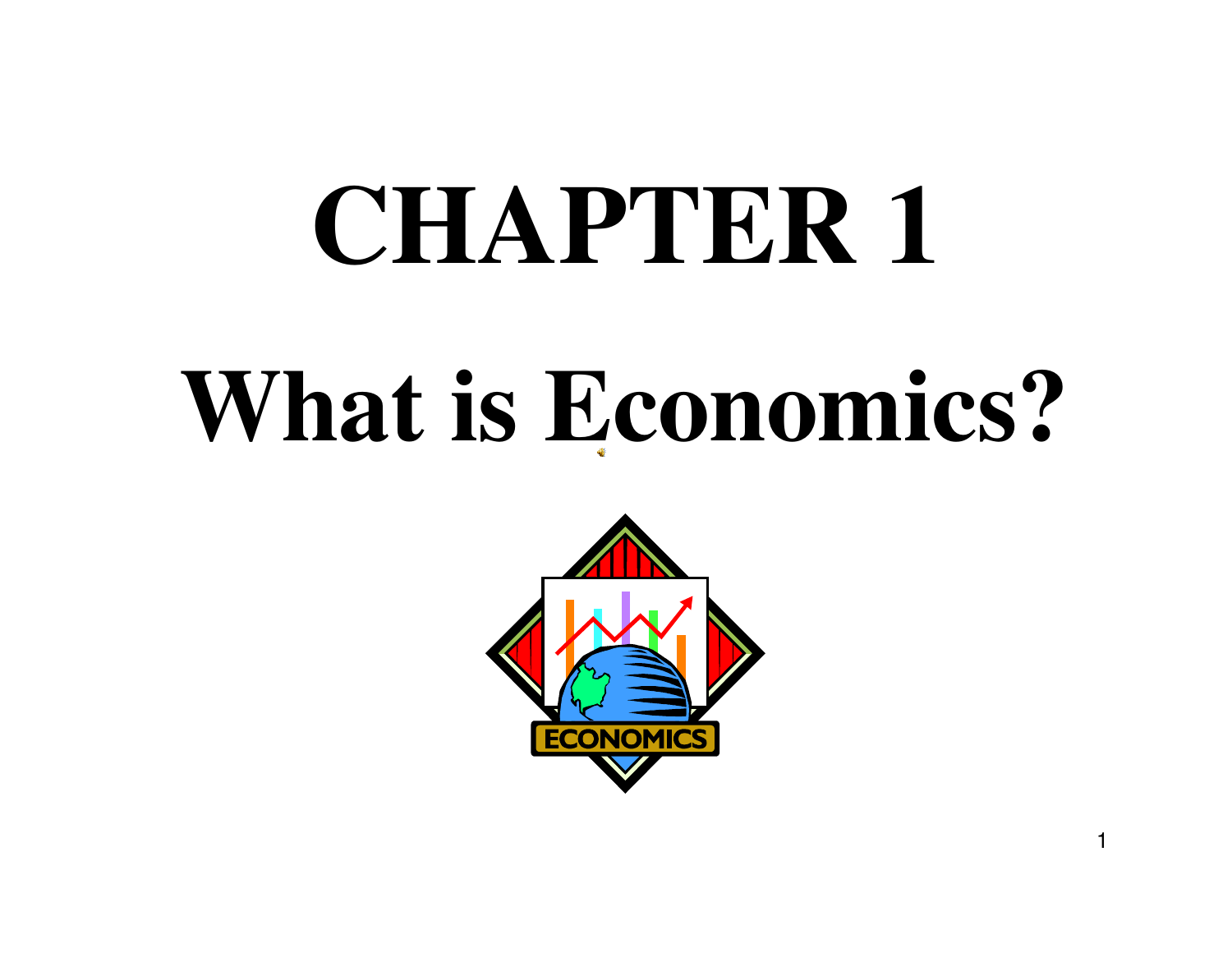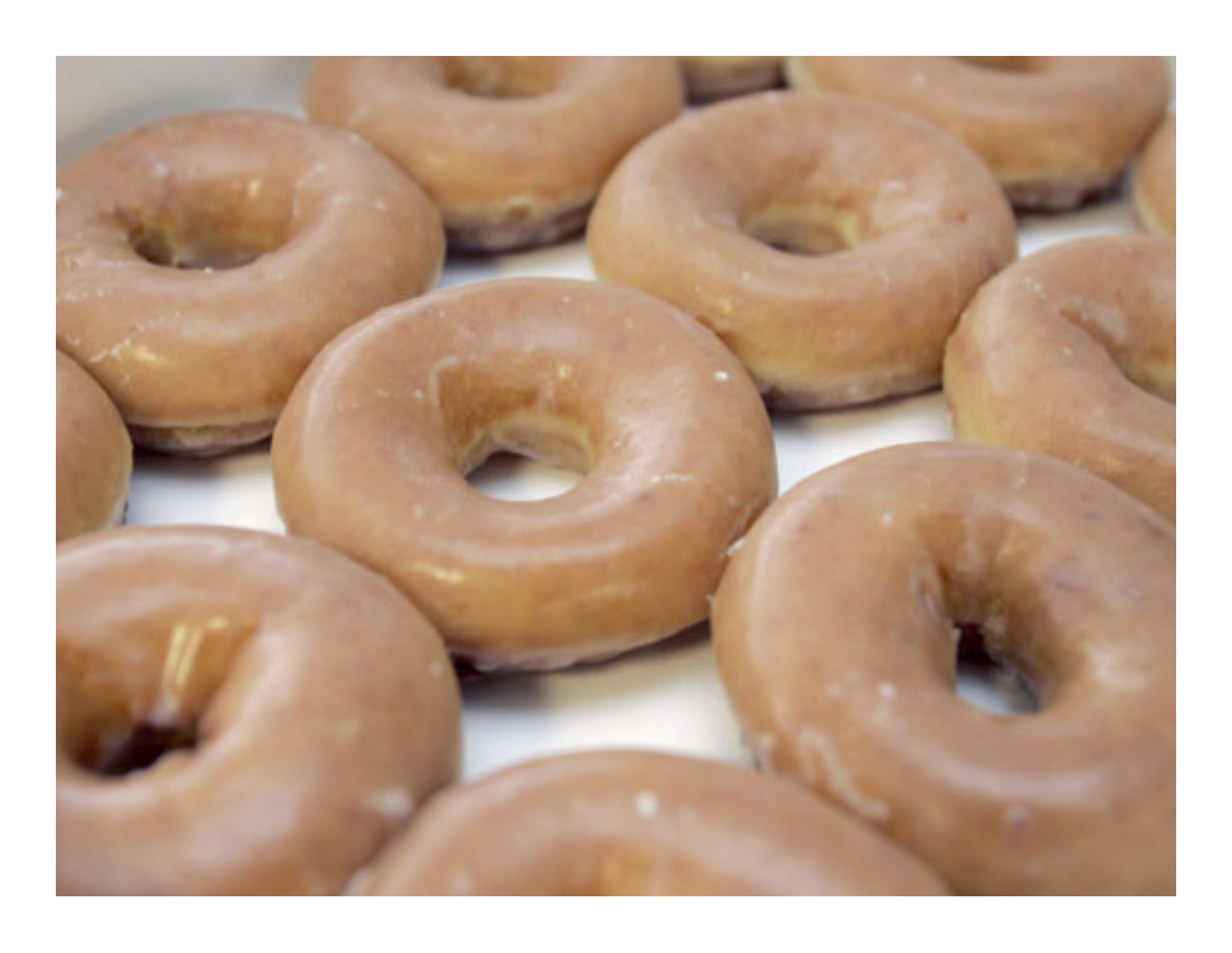

## **THE FUNDAMENTAL ECONOMIC PROBLEM**

- **Scarcity is the condition where unlimited**   $\blacksquare$ **human wants face limited resources.**
- $\blacksquare$  **Economics is the study of how people satisfy wants with scarce resources.**
- $\blacksquare$  **Needs are required for survival; wants are desired for satisfaction.**
- Section 1, Chapter 1 $\blacksquare$  **Someone has to pay for production costs, so There Is No Such Thing As A Free Lunch (TINSTAAFL).**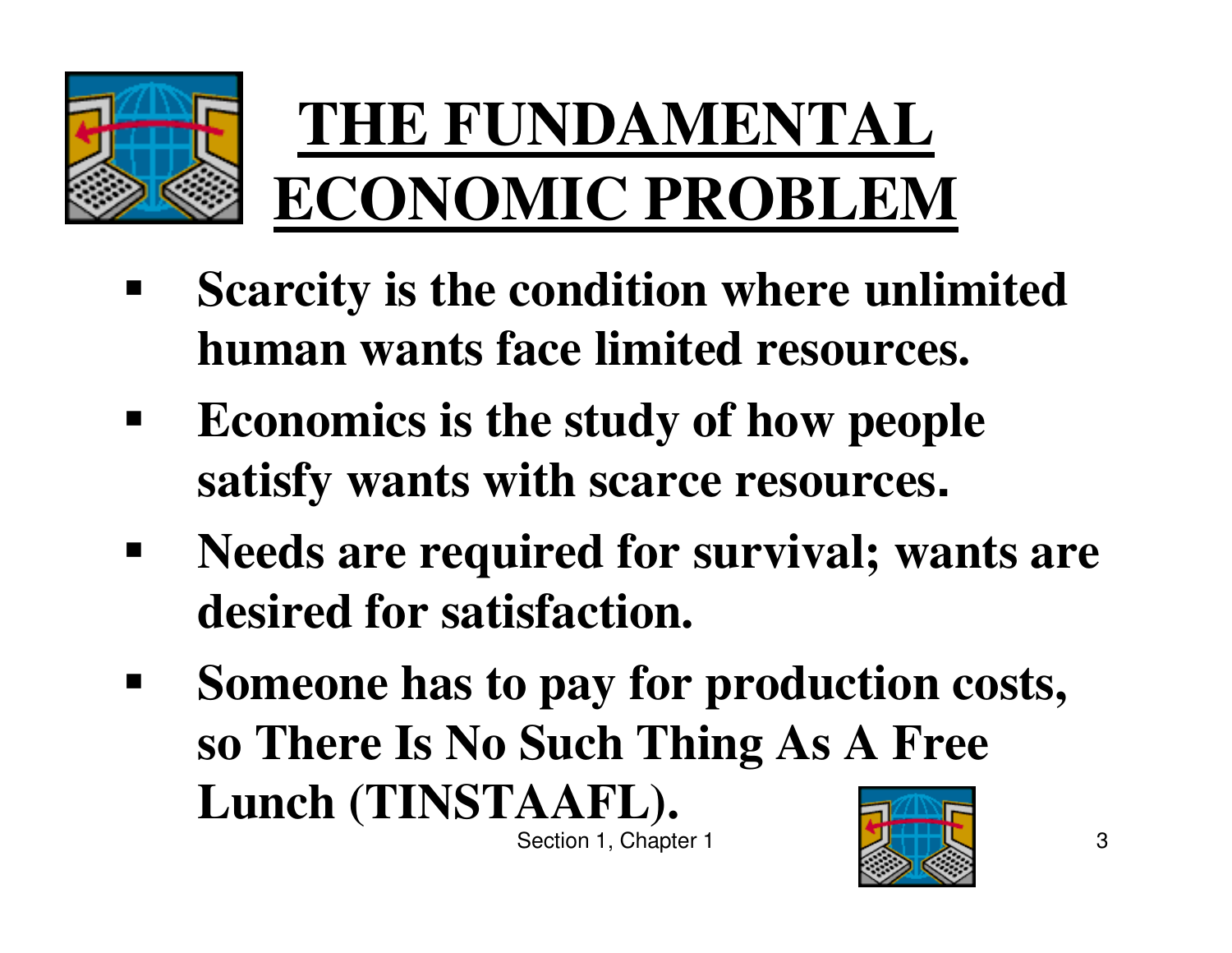# **THREE BASIC QUESTIONS**

 **What must we produce? Society must choose based on its needs.**



- **How should we produce it? Society must choose based on its resources.**
- **For whom should we produce? Society must choose based on its population and other available markets.**

Section 1, Chapter 1 $\frac{1}{4}$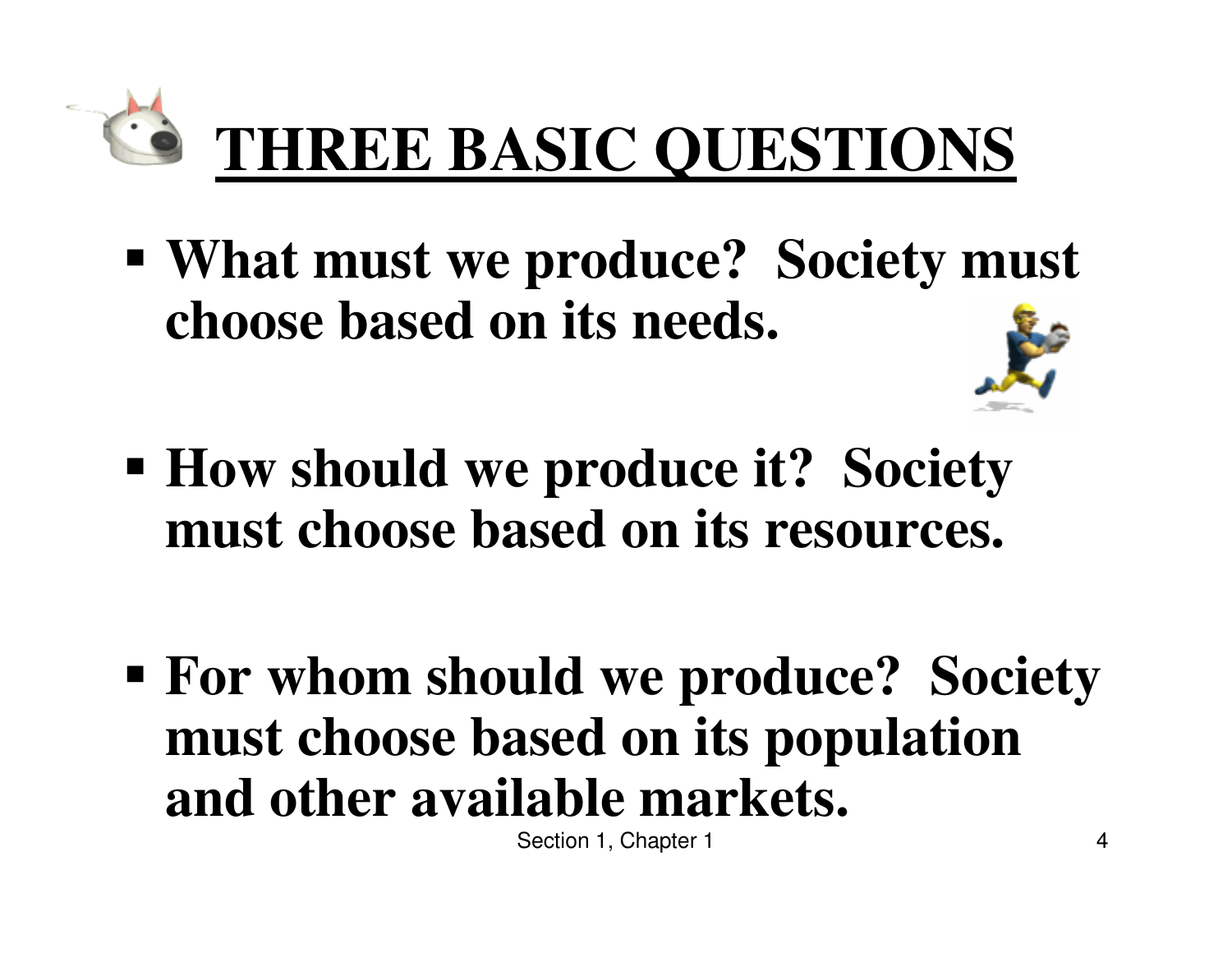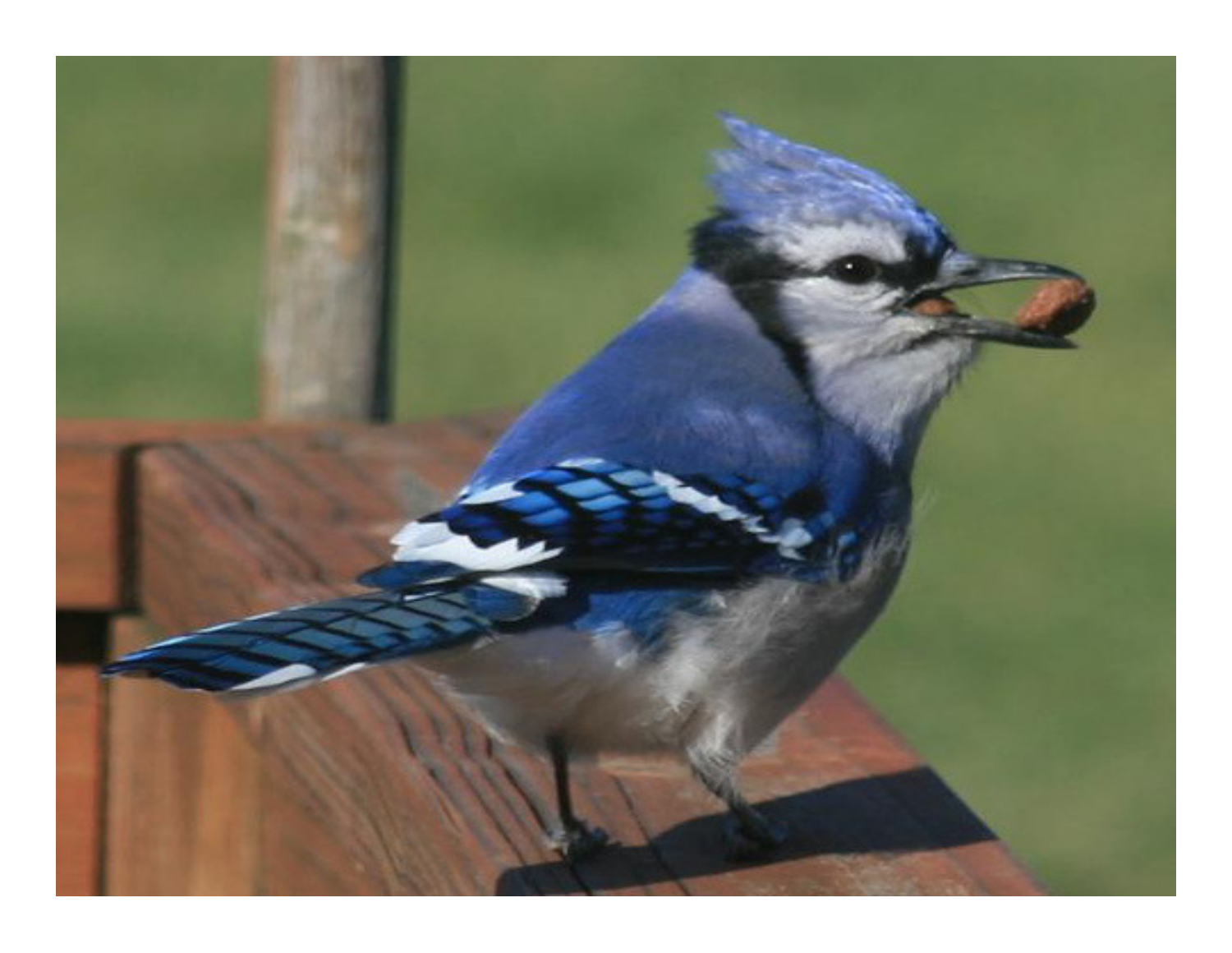# **THE FACTORS OF PRODUCTION**

- **Factors of production are resources necessary to produce what people want or need.**
- **Land is the society's limited natural resources-landforms, minerals, vegetation, animal life, and climate.**
- **Capital is the means by which something is produced such as money, tools, equipment, machinery, and factories.**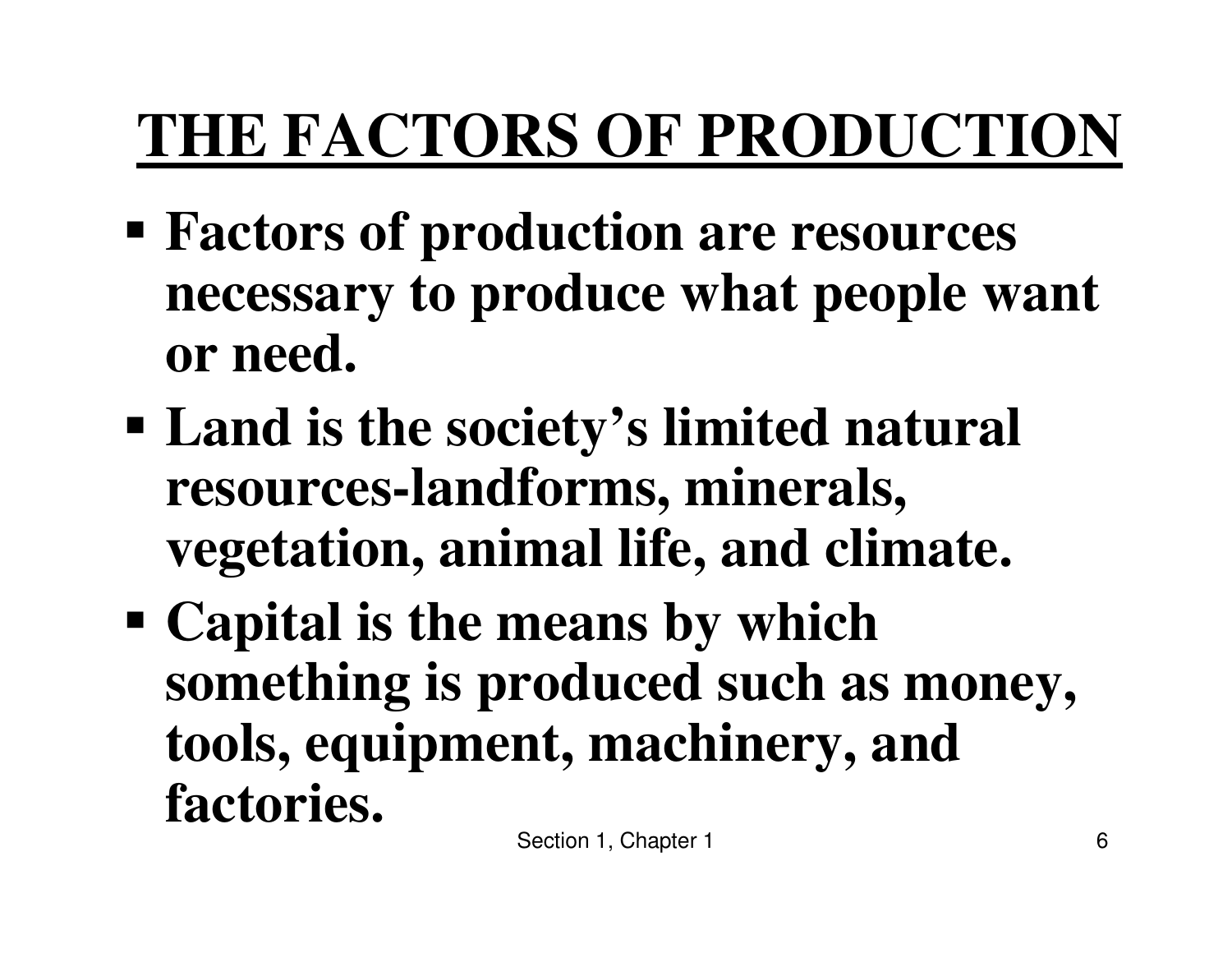#### **THE FACTORS OF PRODUCTION(continued)**

- **Labor is the workers who apply their efforts, abilities, and skills to production.**
- **Entrepreneurs are risk-takers who combine the land, labor, and capital into new products.**
- **Production is creating goods and services – the result of land, capital, labor, and entrepreneurs.**

Section 1, Chapter 1 $\frac{1}{7}$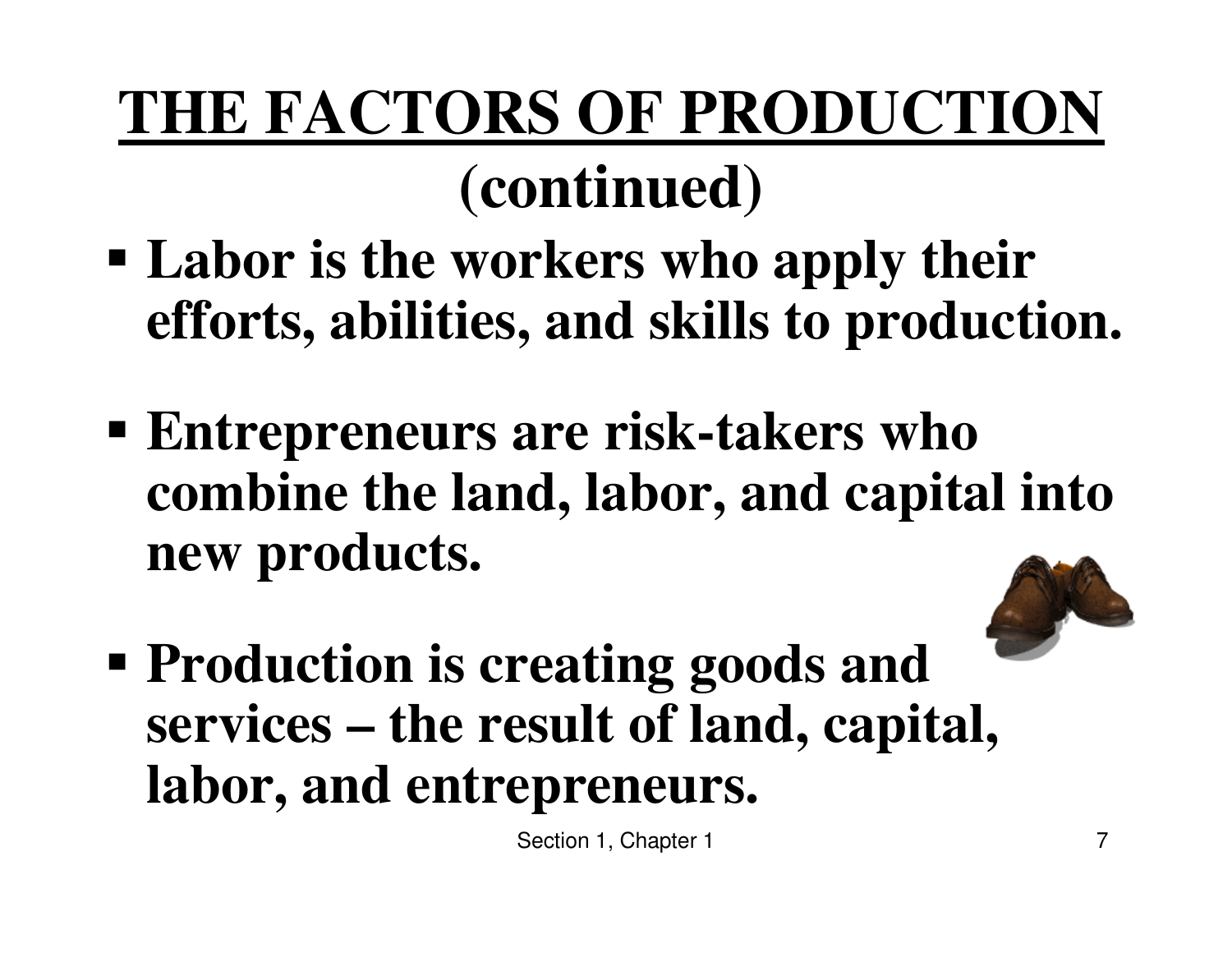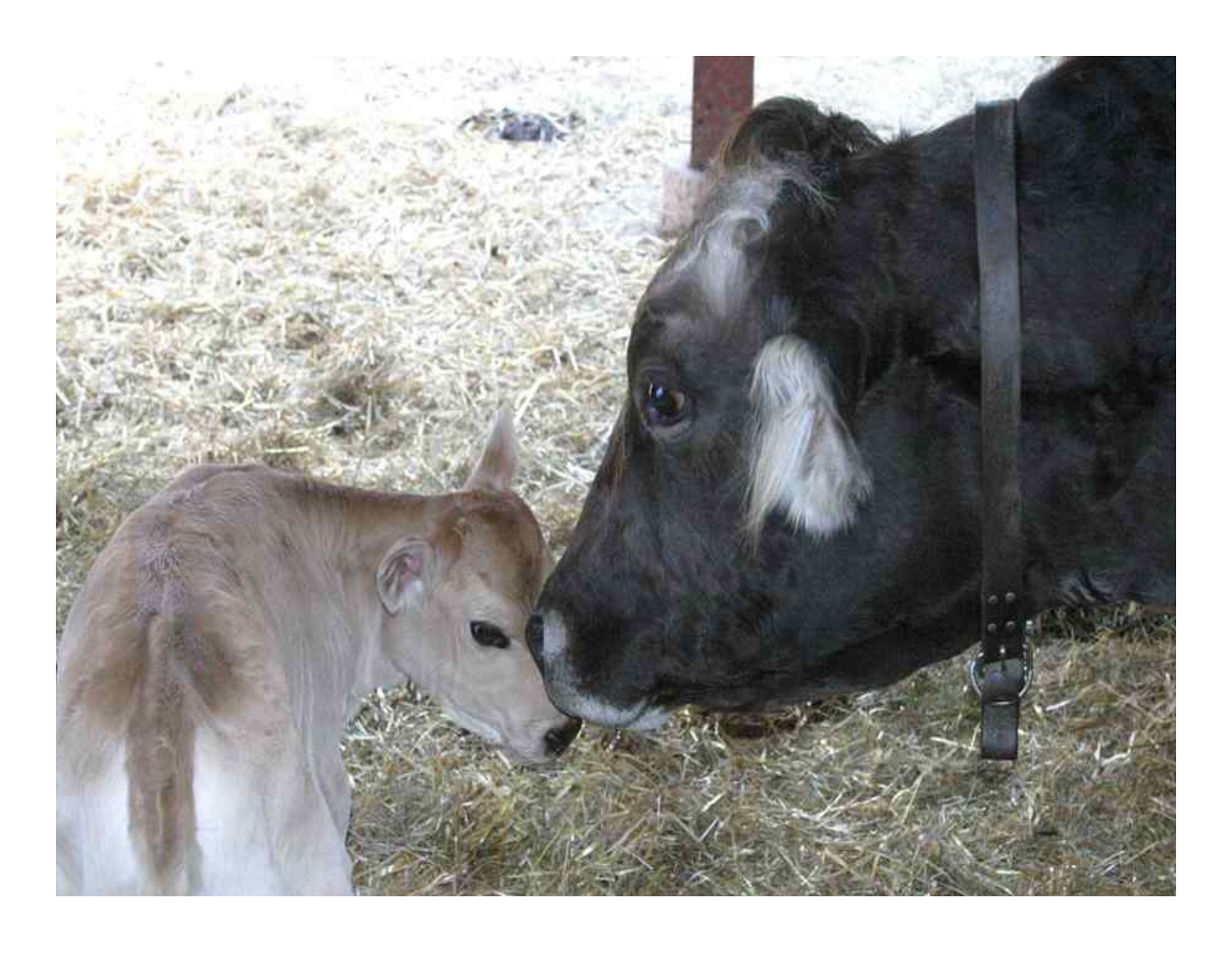# **THE SCOPE OF ECONOMICS**

- **Example 1 B Example 10 B Example 3 B Example 3 B Example 3 B Example 3 B Example 4 B Example 4 B Example 4 B Example 4 B Example 4 B Example 4 B Example 4 B Example 4 B Example 4 B Example 4 B Example 4 B Example 4 B Exam economic activity – Gross Domestic Product, unemployment rate, government spending, tax rates, etc.**
- **Analysis looks at the "why" and "how" of economic activity – why prices go up and down, for example, or how taxes affect savings.**

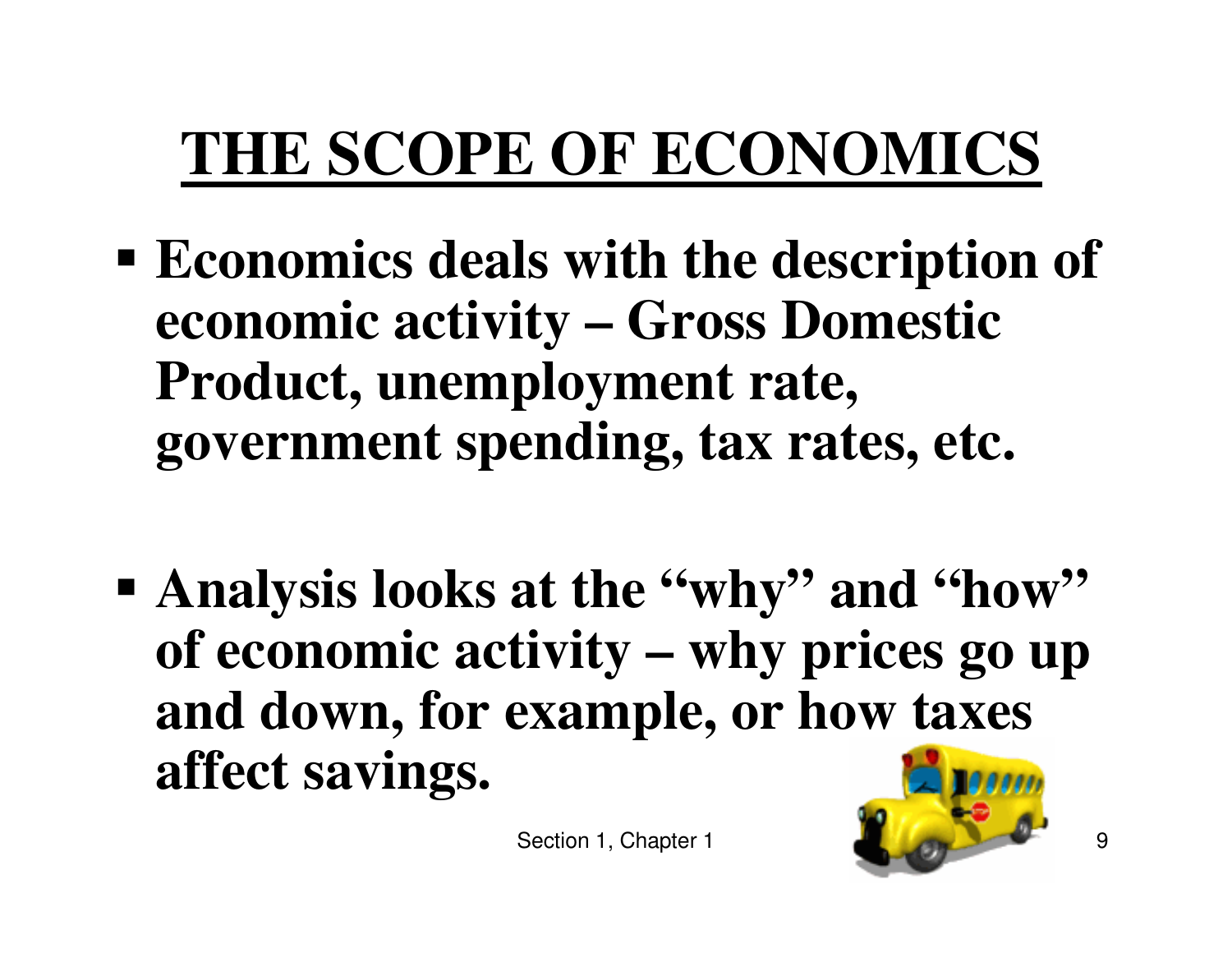# **THE SCOPE OF ECONOMICS(continued)**

- **Explanation refers to how economists communicate knowledge of the economy and its activities to the society's population.**
- **Prediction refers to how yesterday's and today's economic activities advise us of potential future activity.**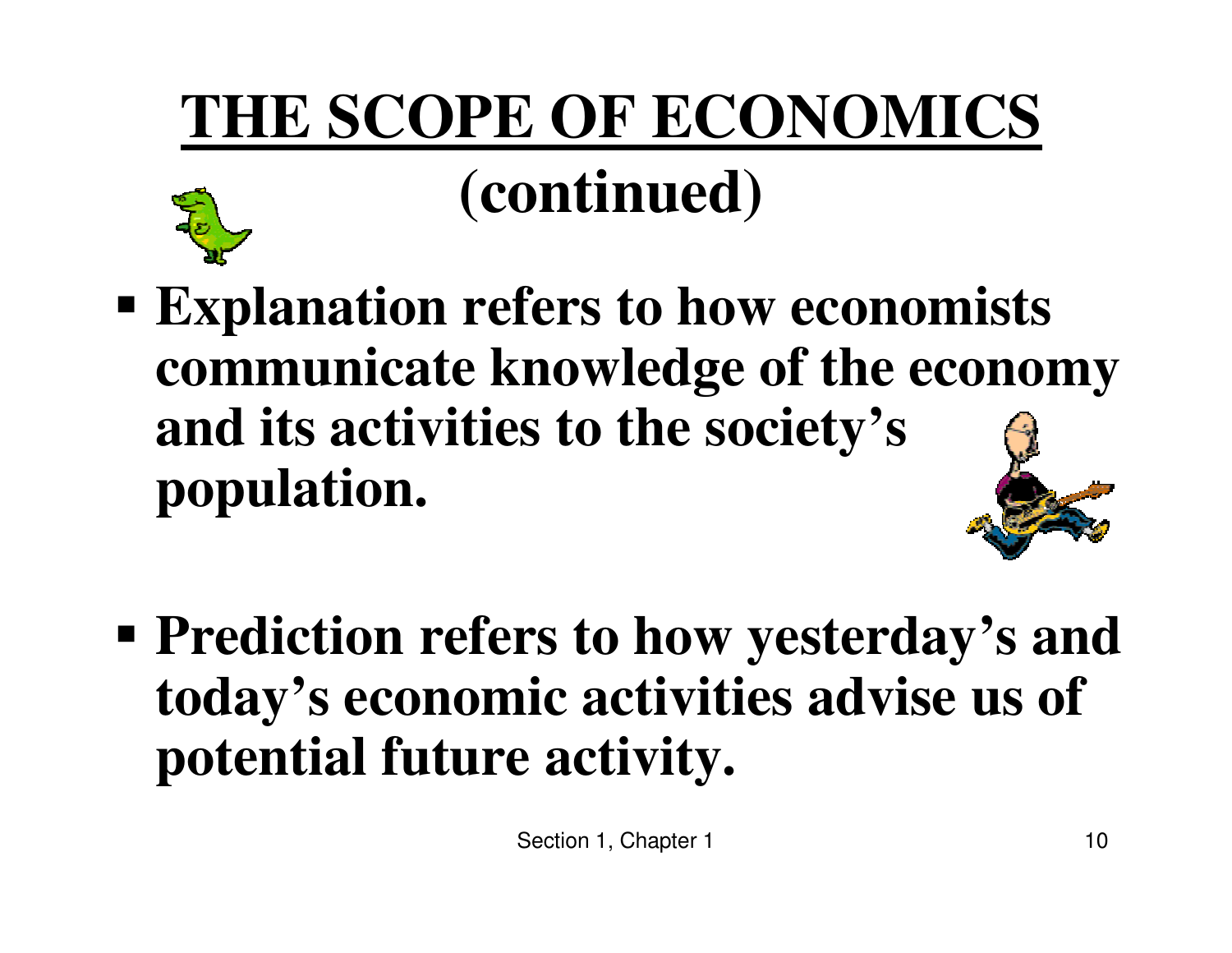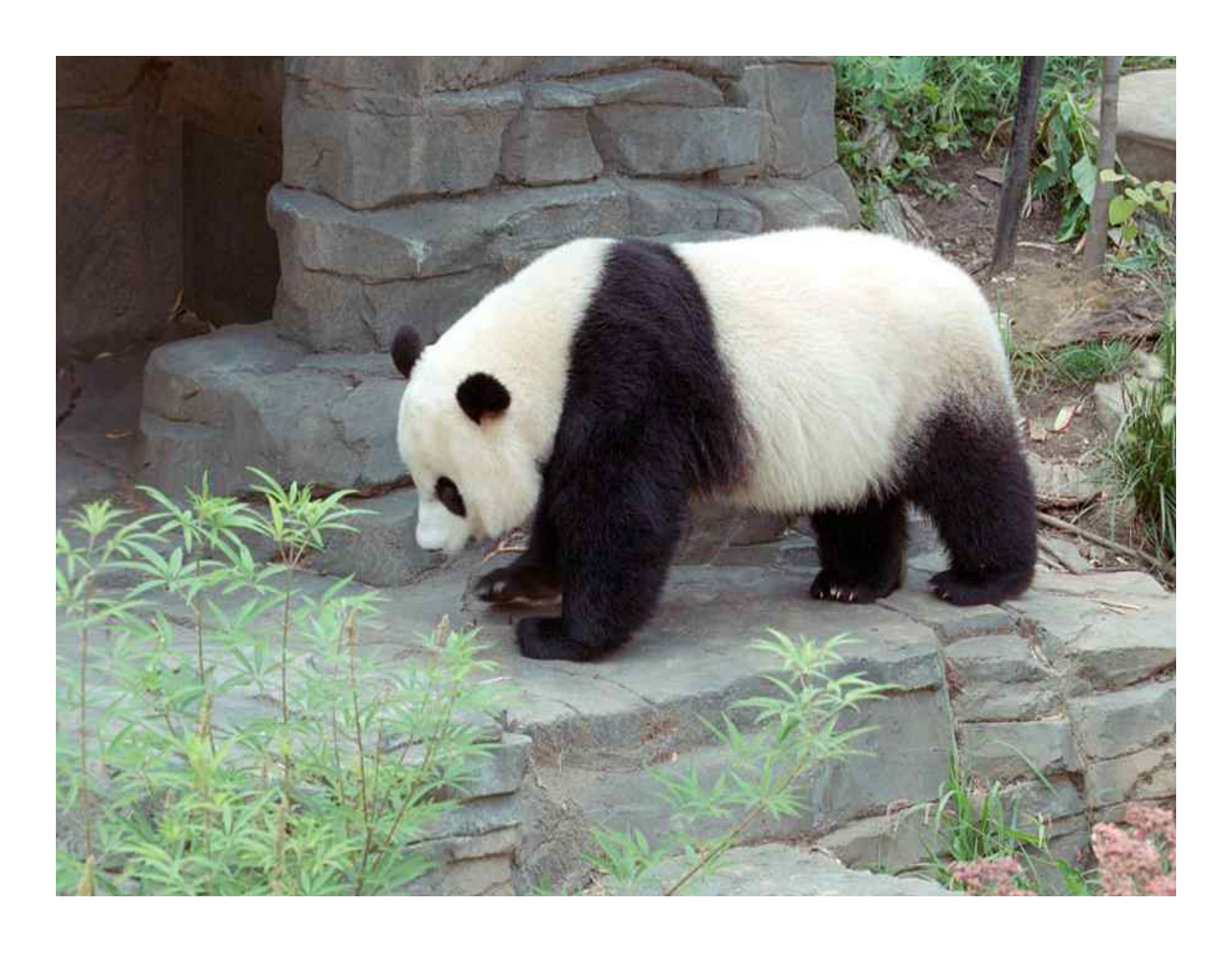

#### **GOODS, SERVICES, AND CONSUMERS**

- **Goods are items that are economically useful or satisfy an economic want. They are tangible and can be classified as consumer/capital and durable/nondurable.**
- **Services are work performed for someone and are intangible.**
- **Consumers use goods and services to satisfy wants and needs.**

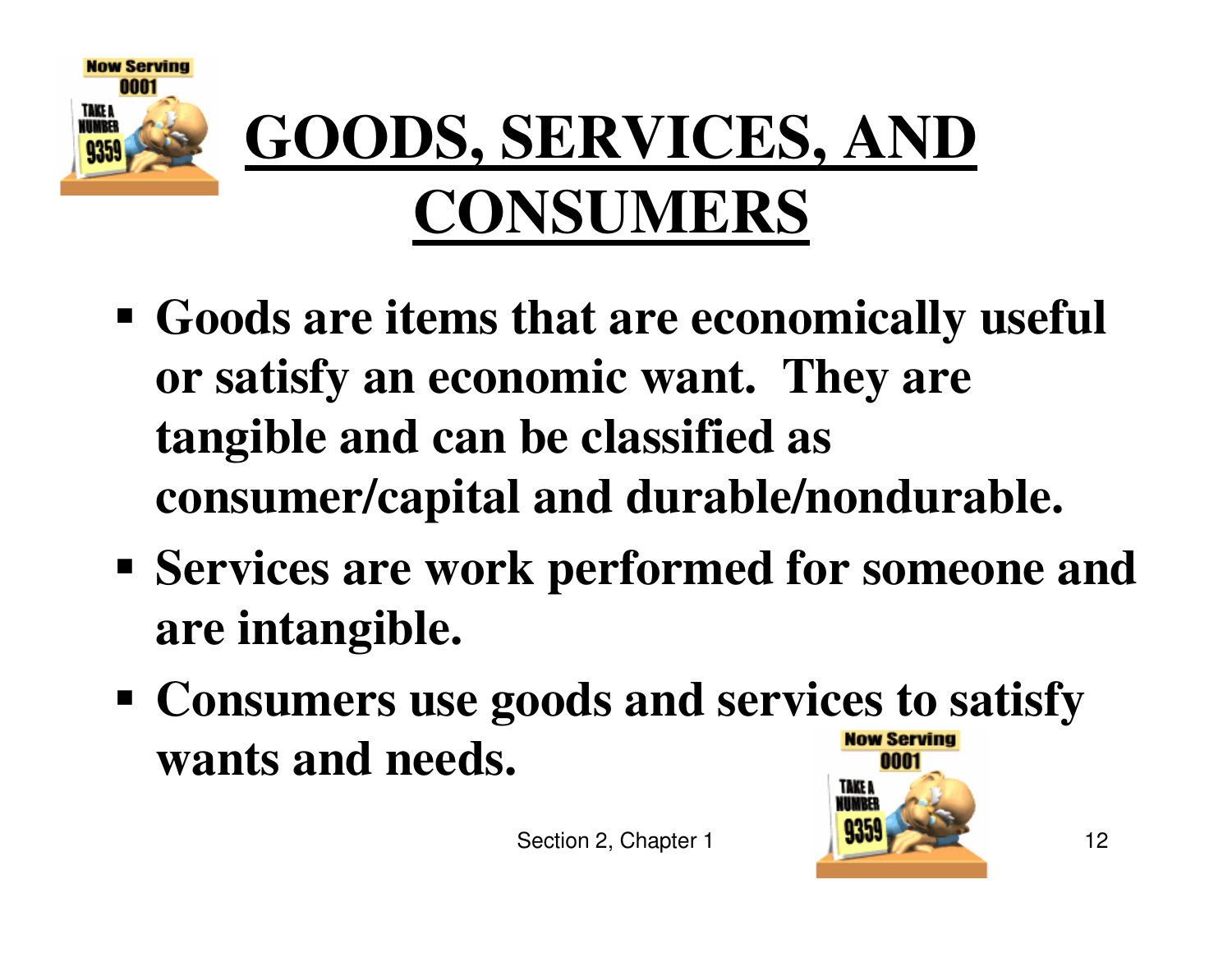# **VALUE, UTILITY, AND WEALTH**

- **Value is worth expressed in dollars and cents. Scarcity by itself is not enough to create value. For something to have value, it must also have utility.**
- **Utility is a good's or service's capacity to provide satisfaction, which varies with the needs and wants of each person.**
- **Wealth is the accumulation of goods that are tangible, scarce, useful, and transferable to another person. Wealth does not include**

**services.**



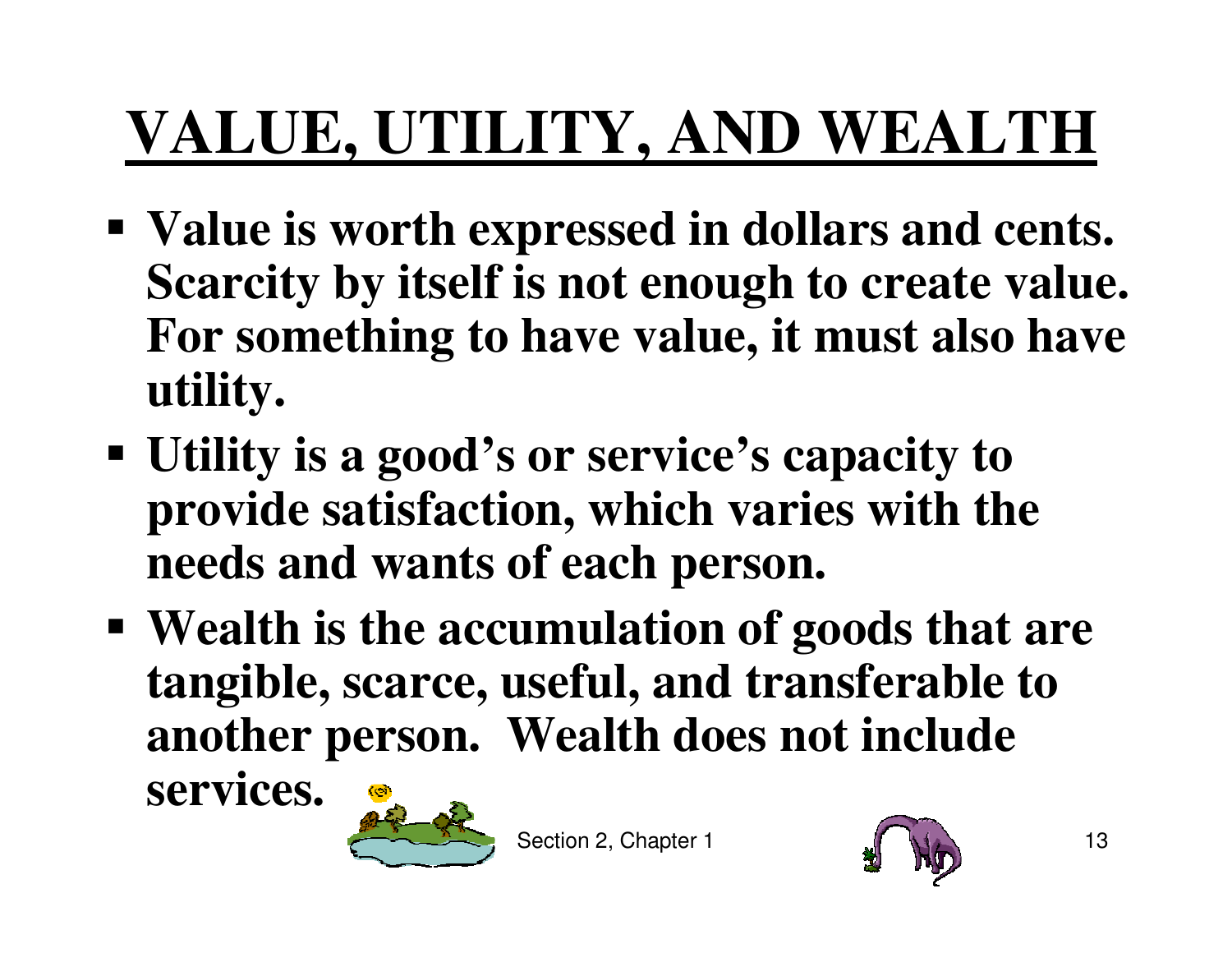# **THE CIRCULAR FLOW OF ECONOMIC ACTIVITY**

- **Markets are locations/mechanisms for buyers and sellers to trade. They are classified as local, regional, national, global, and cyberspace.**
- **A factor market is where people earn their incomes. Factor markets center on the four factors of production: land, capital, labor, and entrepreneurs.**
- **A product market is where people use their income to buy from producers. Product markets center on goods and services.**

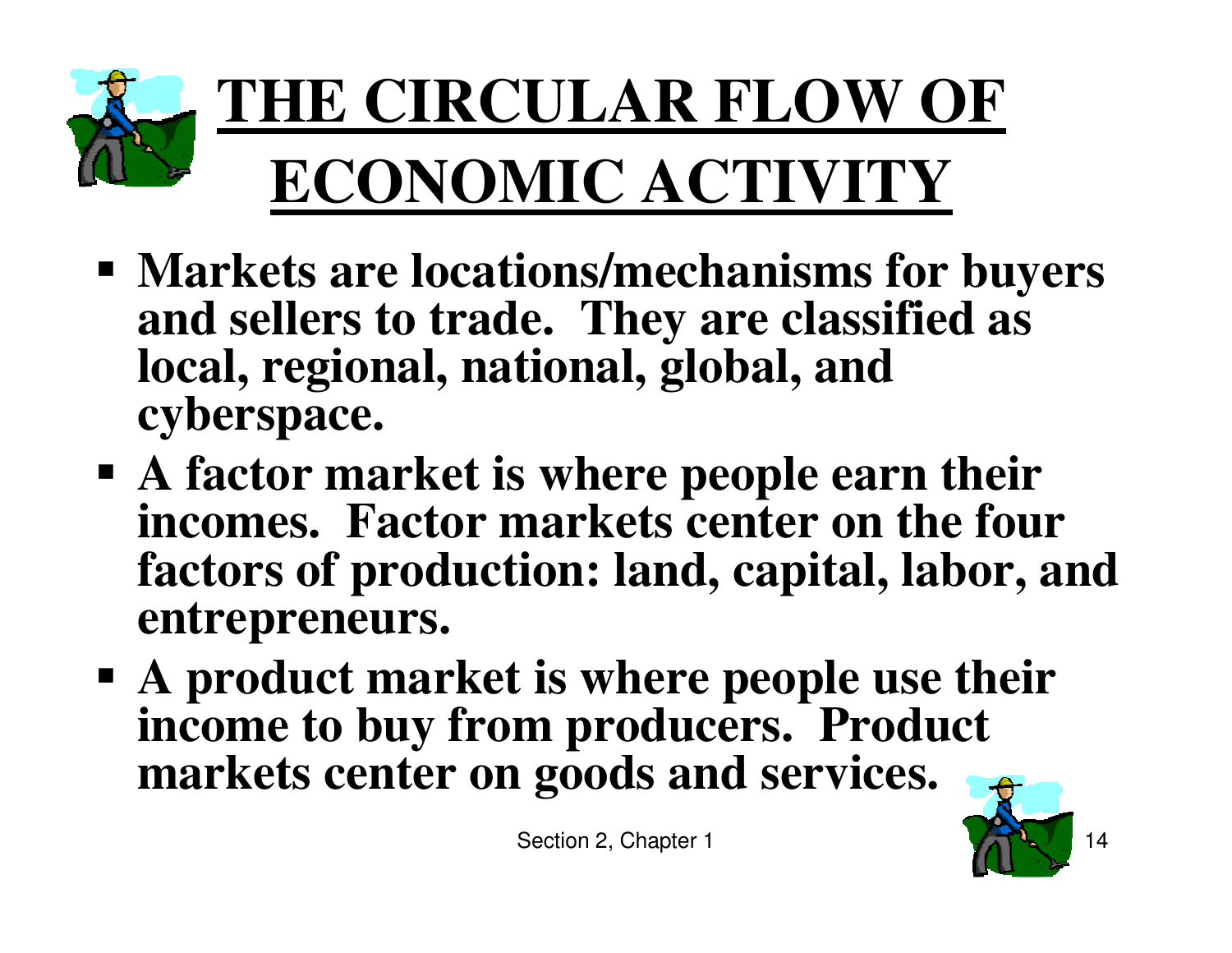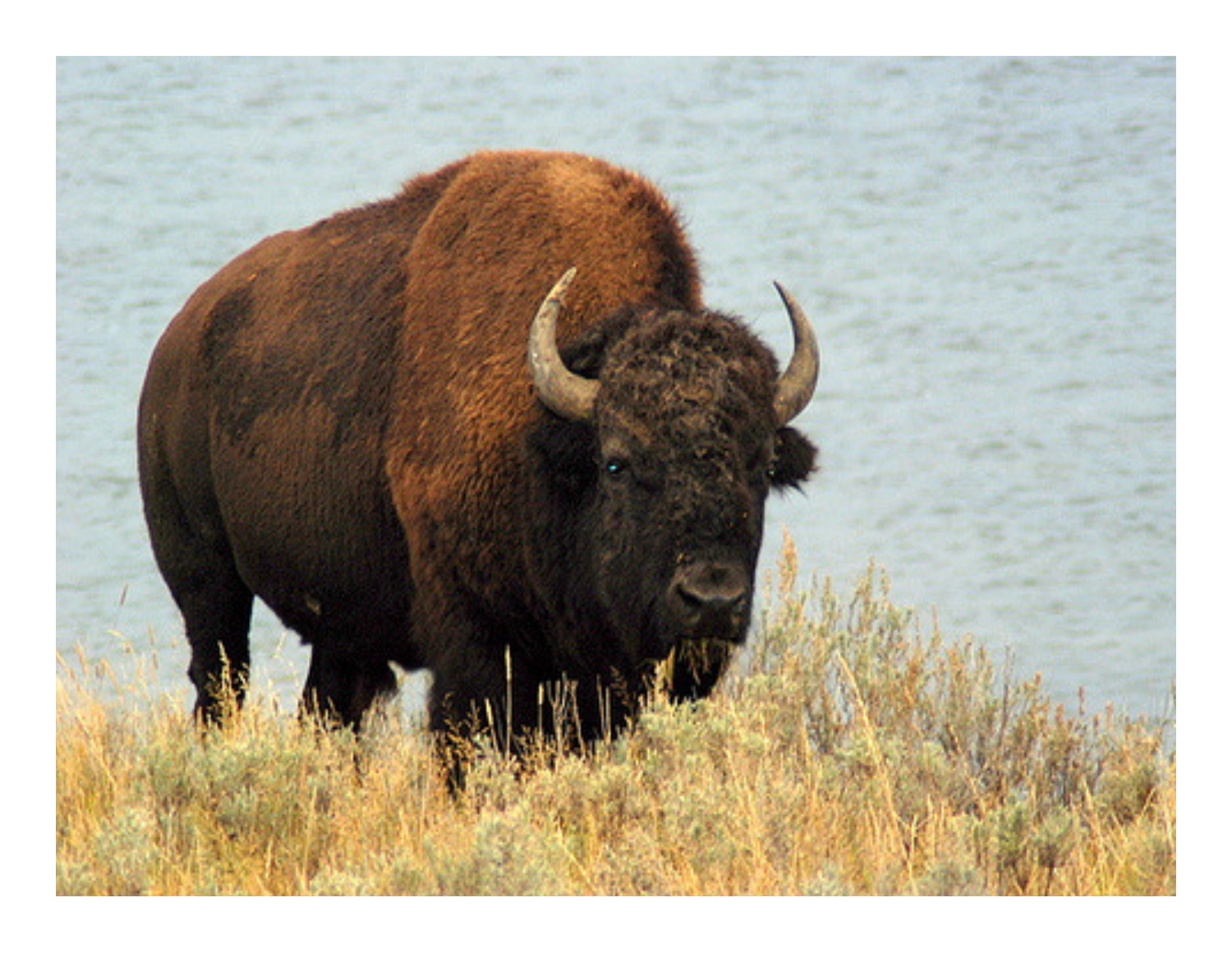

# **PRODUCTIVITY AND ECONOMIC GROWTH**

- **Productivity is a measure of the amount of output produced by the amount of inputs within a certain time. Productivity increases with efficient use of scarce resources.**
- **Specialization and division of labor may improve productivity because they lead to more proficiency (and greater economic interdependence).**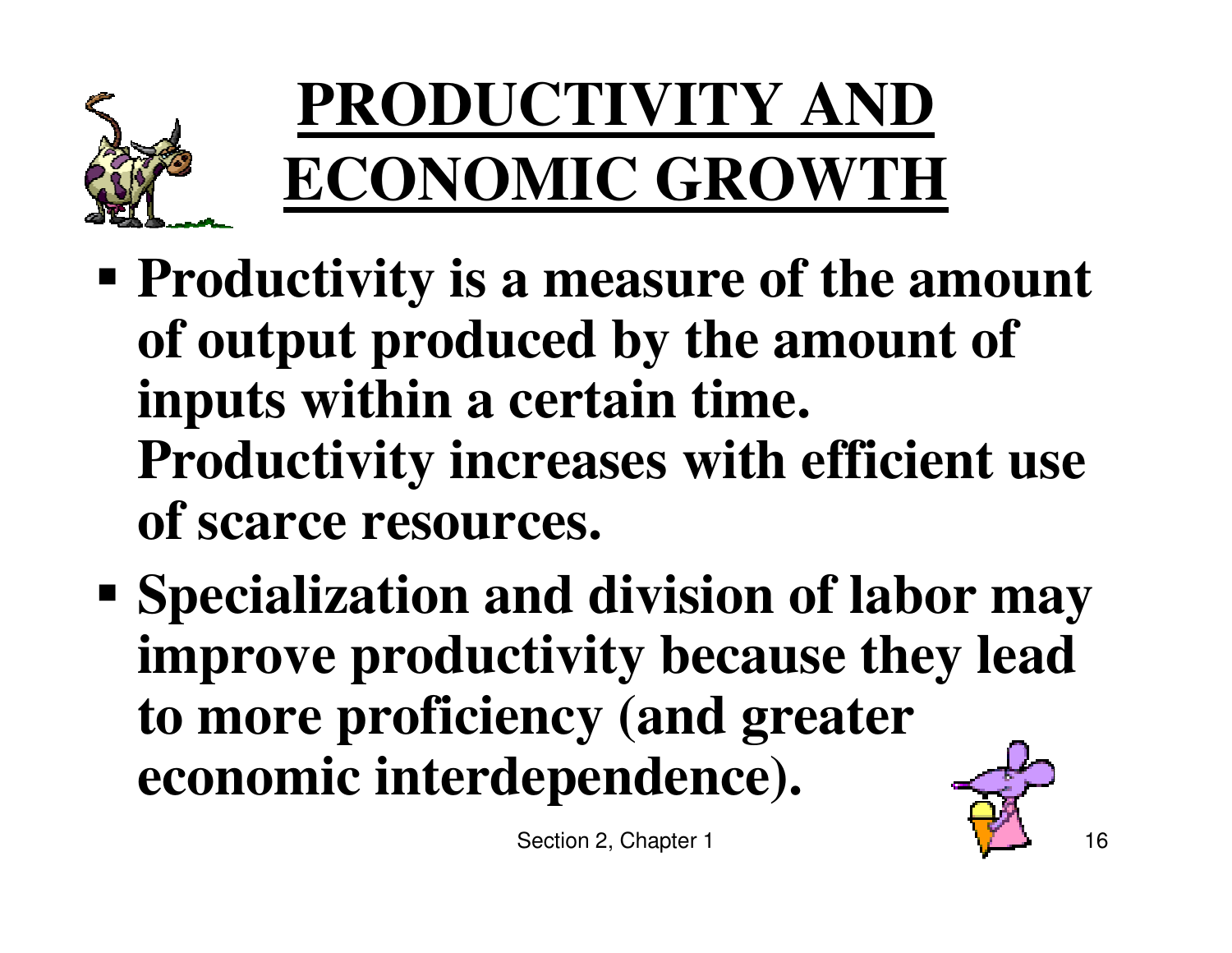

#### **PRODUCTIVITY AND ECONOMIC GROWTH(continued)**

- **Investing in human capital improves productivity because when people's skills, abilities, health, and motivation advance, productivity increases.**
- **Economic growth depends on high productivity. Yet, an economy's productivity may be affected by its interdependence – reliance on others and their reliance on us to provide goods and services.**

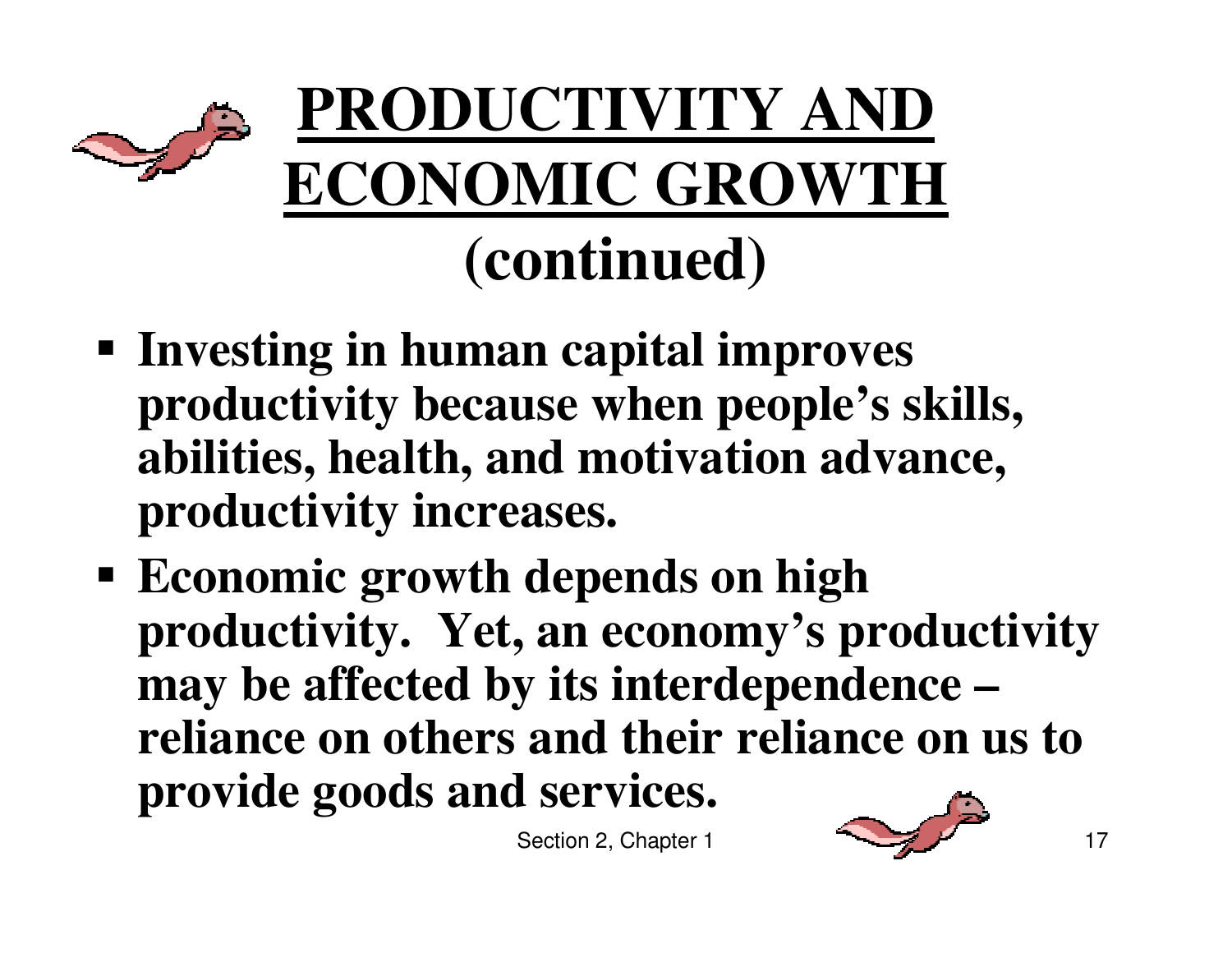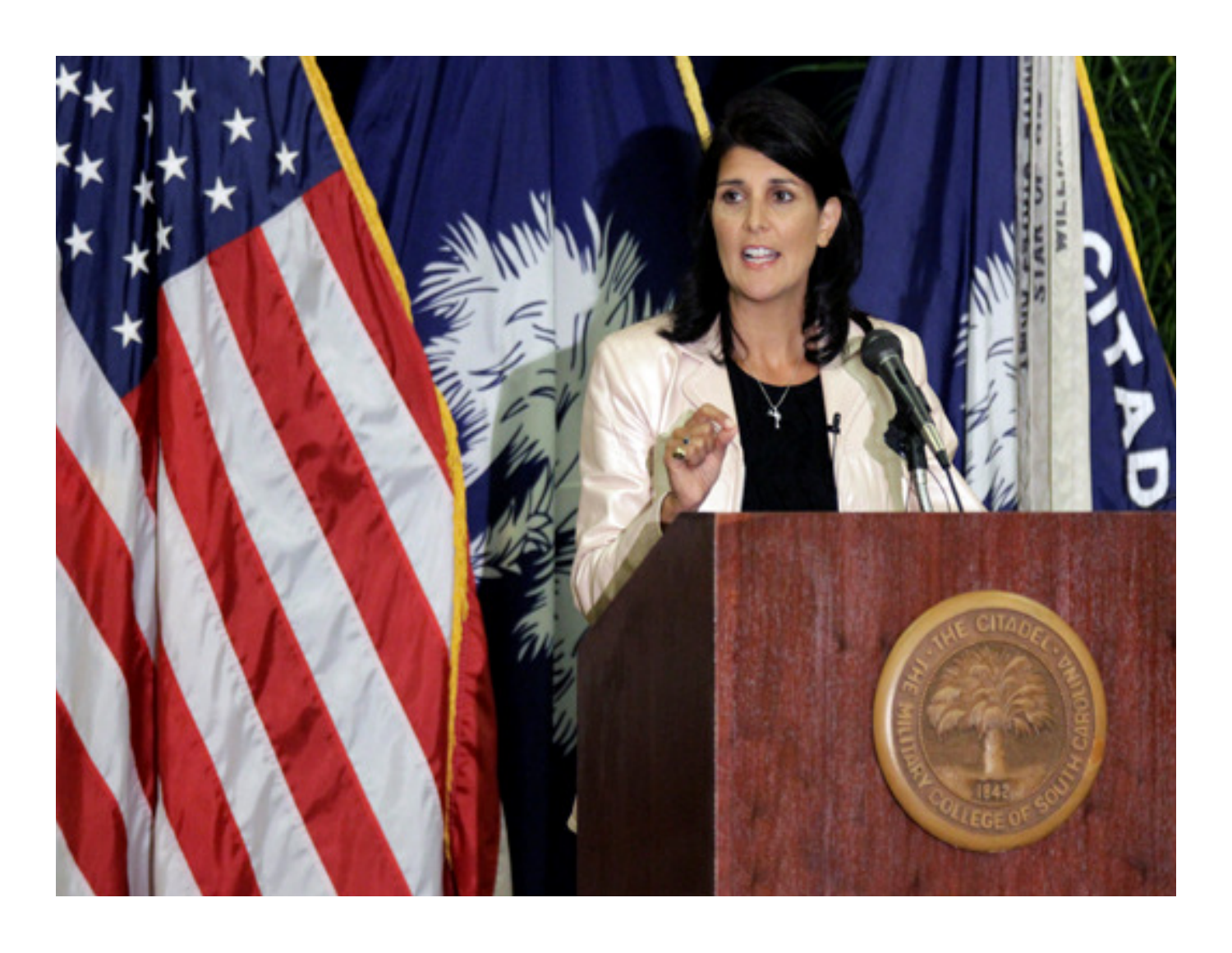

## **TRADE-OFFS AND OPPORTUNITY COST**

- **Trade-offs are the alternative choices people face in making an economic decision. A decision-making grid lists the advantages and disadvantages of each choice.**
- Section 3, Chapter 1 $1$  **Opportunity cost is the cost of the next best alternative among a person's choices. The opportunity cost is the money, time, or resources a person gives up, or sacrifices, to make his final choice.**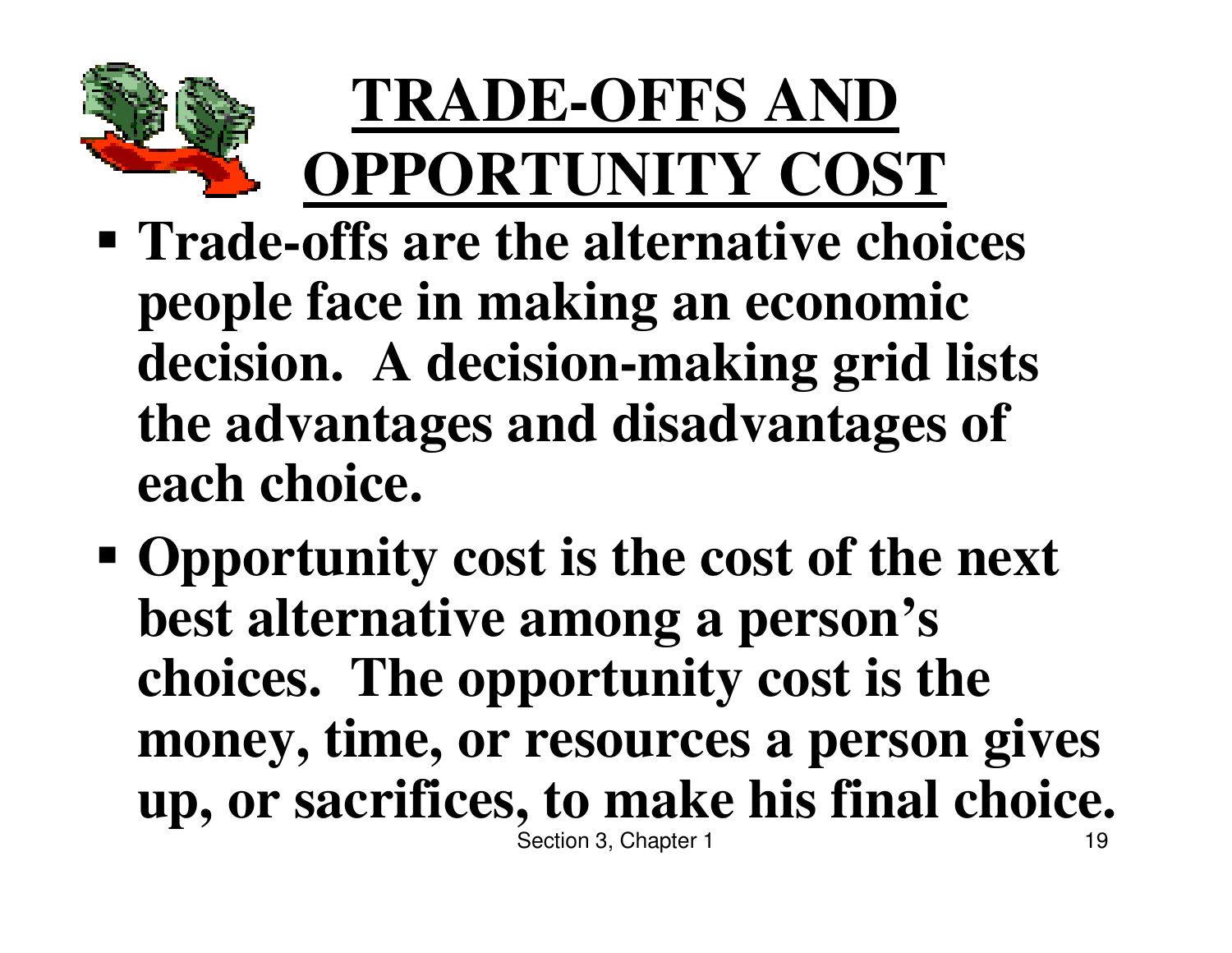#### **PRODUCTION POSSIBILITIES**

 **The production possibilities frontier diagram illustrates the concept of opportunity cost. It shows the combinations of goods and/or services that can be produced when all productive resources are used. The line on the graph represents the full potential – the frontier – when the economy employs all of these productive resources.**

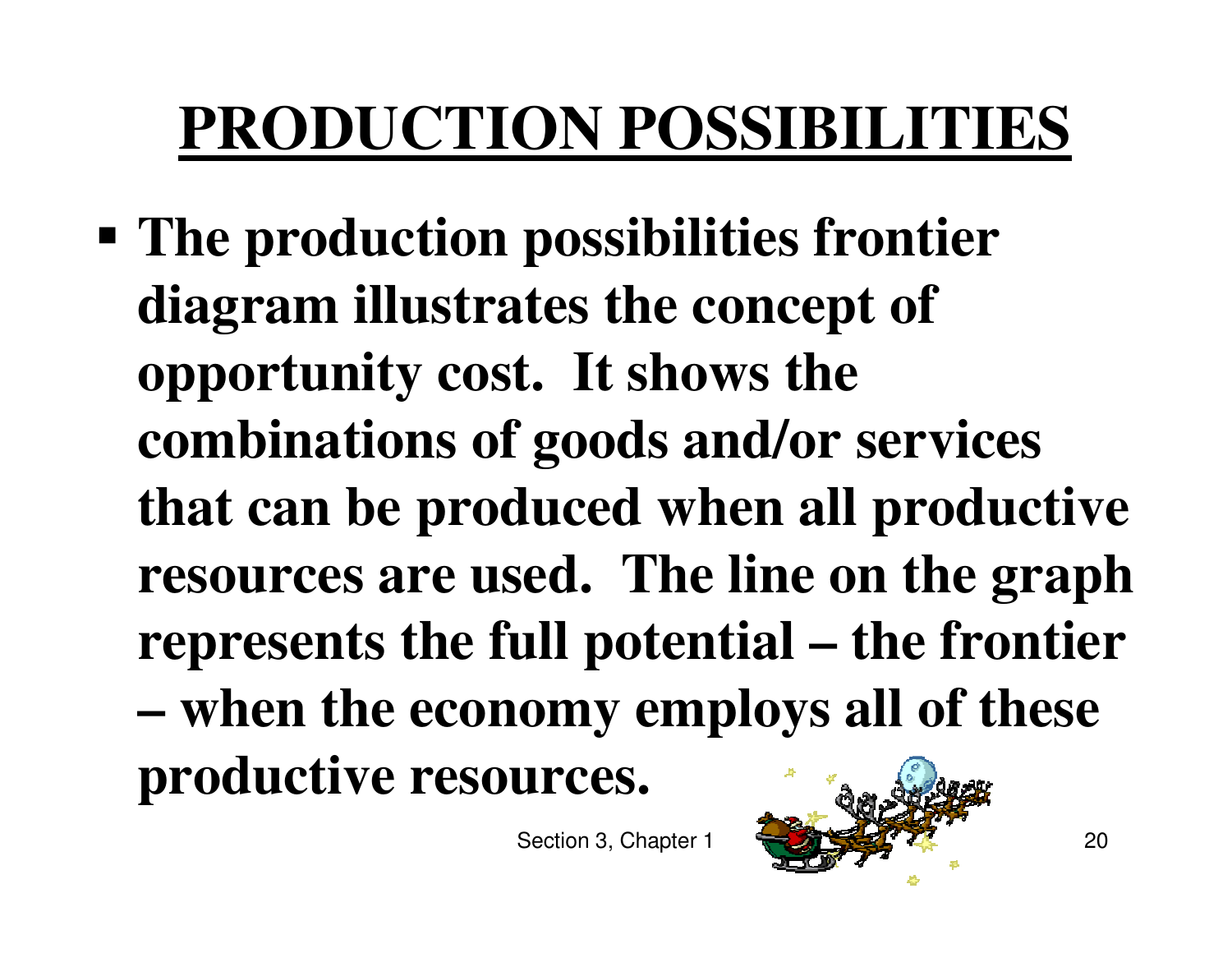# **PRODUCTION POSSIBILITIES(continued)**

- **Identifying possible alternatives allows an economy to examine how it can best put its limited resources into production.**
- **Considering different ways to fully employ its resources allows an economy to analyze the combination of goods and services that leads to maximum output.**

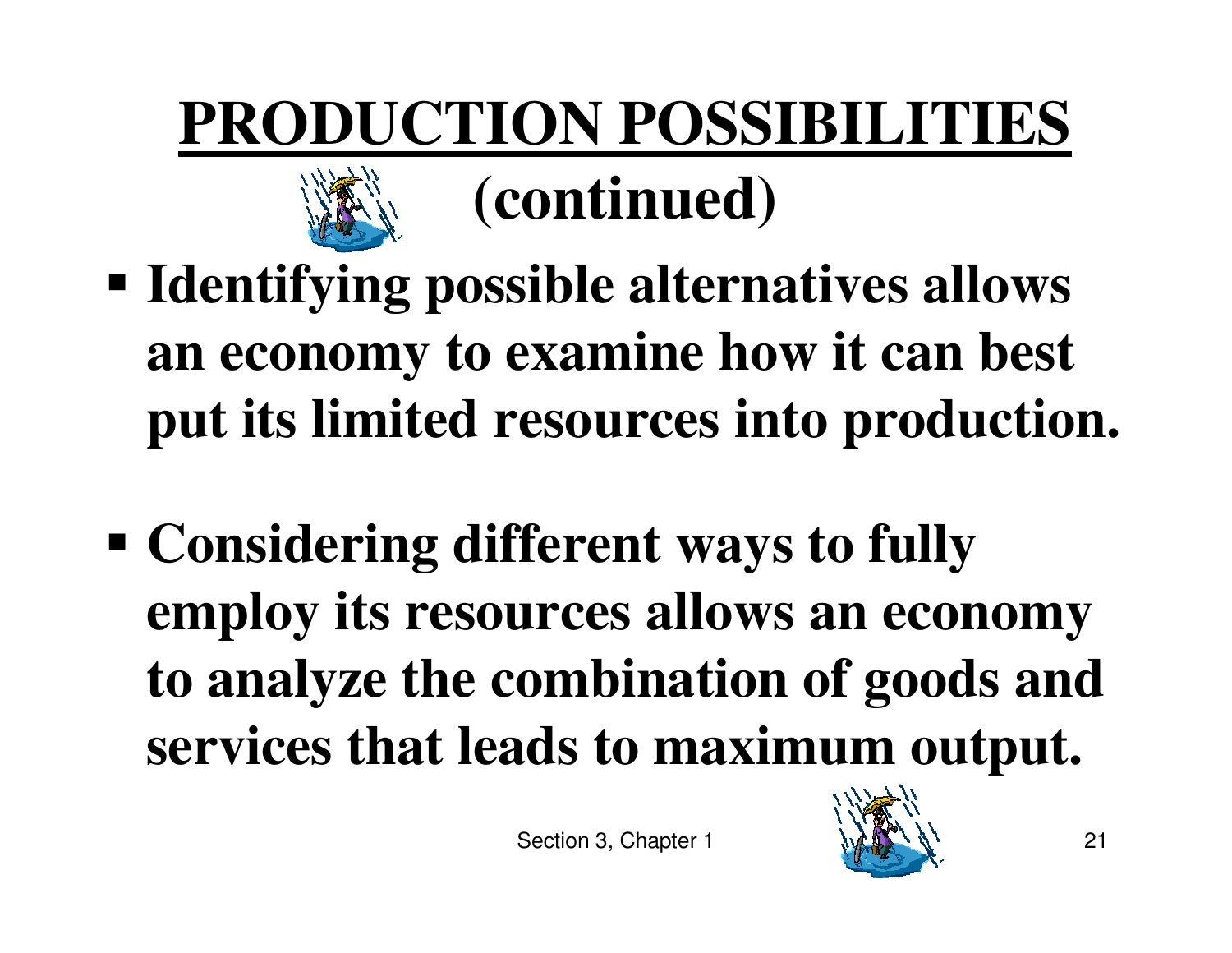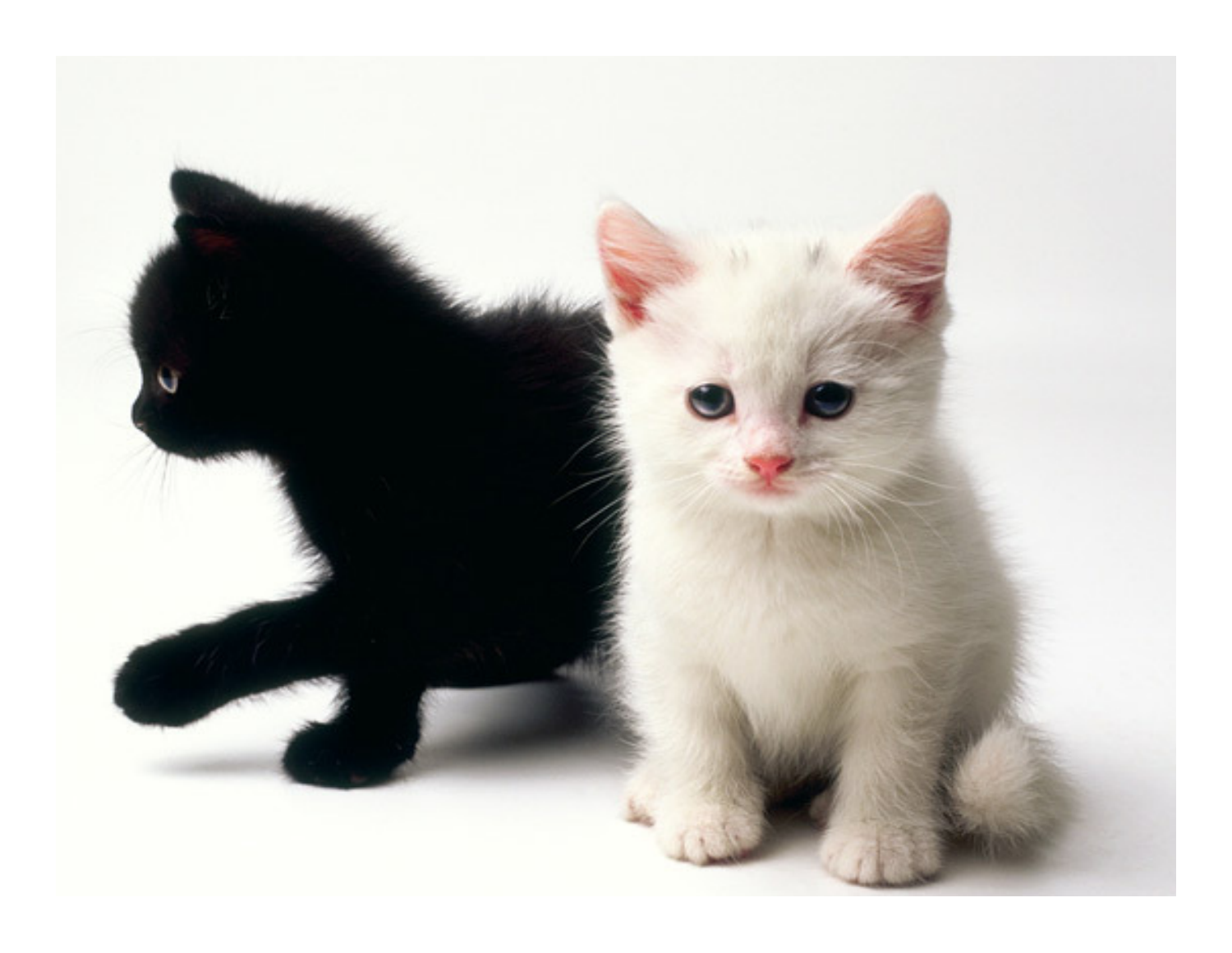# **PRODUCTION POSSIBILITIES(continued)**

- **An economy pays a high cost if any of its resources are idle. It cannot produce on its frontier and it will fail to reach its full production potential.**
- **Example 5 Exconomic growth made possible by more resources, a larger labor force, or increased productivity causes a new frontier for the economy.**